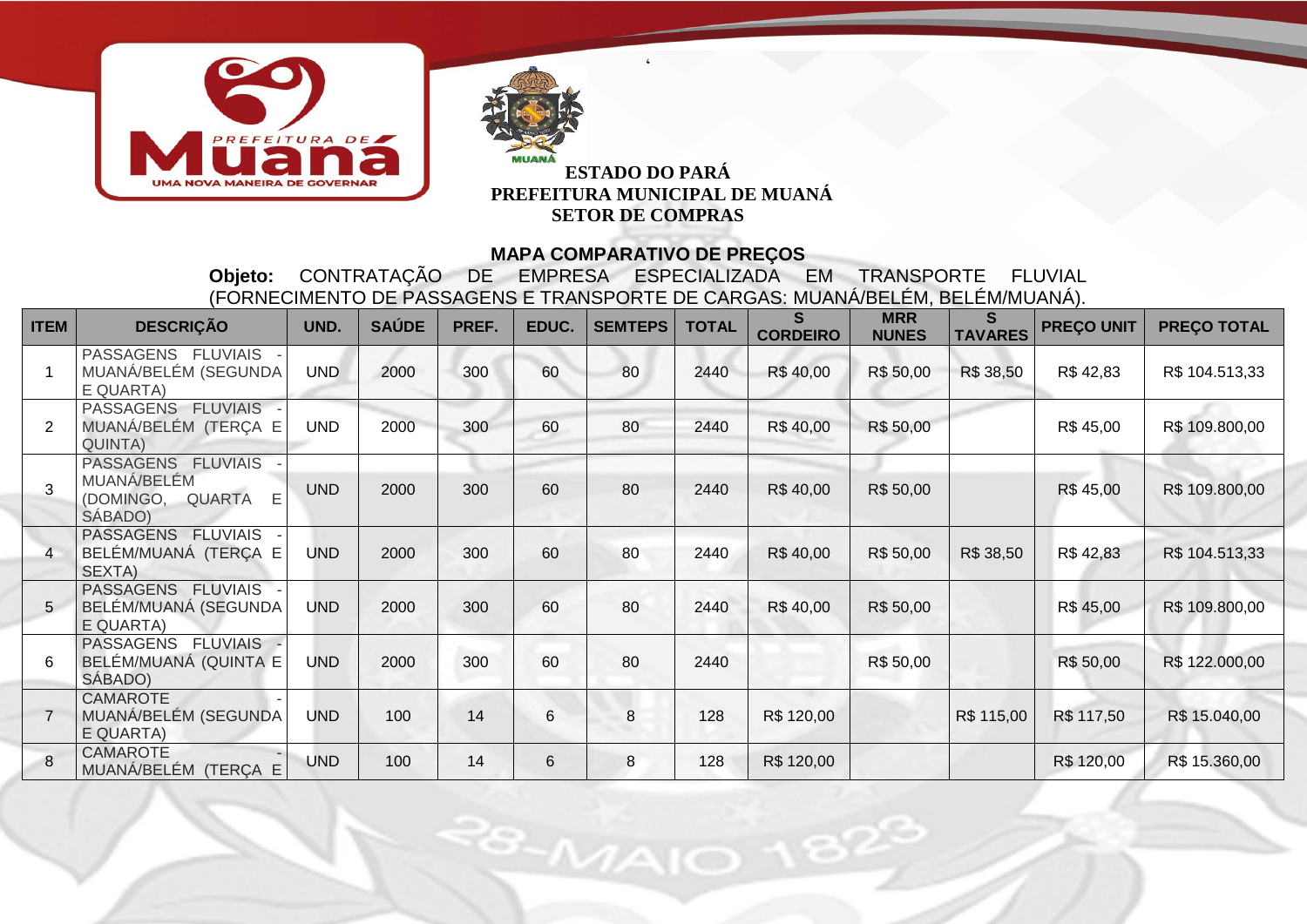



 $\ddot{\phantom{0}}$ 

|    | QUINTA)                                                                                                                                                                                                                  |            |     |     |                |   |     |            |            |            |            |               |
|----|--------------------------------------------------------------------------------------------------------------------------------------------------------------------------------------------------------------------------|------------|-----|-----|----------------|---|-----|------------|------------|------------|------------|---------------|
| 9  | <b>CAMAROTE</b><br>MUANÁ/BELÉM<br>E<br>(DOMINGO, QUARTA<br>SÁBADO)                                                                                                                                                       | <b>UND</b> | 100 | 14  | 6              | 8 | 128 | R\$ 120,00 | R\$ 240,00 |            | R\$ 180,00 | R\$ 23.040,00 |
| 10 | CAMAROTE<br>BELÉM/MUANÁ (TERÇA E<br>SEXTA)                                                                                                                                                                               | <b>UND</b> | 100 | 14  | 6              | 8 | 128 | R\$ 120,00 | R\$ 240,00 | R\$ 115,00 | R\$ 158,33 | R\$ 20.266,67 |
| 11 | <b>CAMAROTE</b><br>BELÉM/MUANÁ (SEGUNDA<br>E QUARTA)                                                                                                                                                                     | <b>UND</b> | 100 | 14  | 6              | 8 | 128 | R\$ 120,00 |            |            | R\$ 120,00 | R\$ 15.360,00 |
| 12 | <b>CAMAROTE</b><br>BELÉM/MUANÁ (QUINTA E<br>SÁBADO)                                                                                                                                                                      | <b>UND</b> | 100 | 14  | $6\phantom{1}$ | 8 | 128 | R\$ 120,00 |            |            | R\$ 120,00 | R\$ 15.360,00 |
| 13 | DE<br><b>TRANSPORTE</b><br>VOLUME DE<br>PEQUENO:<br><b>TRANSPORTE</b><br>DE<br>VOLUME DE<br><b>PEQUENO</b><br><b>NO</b><br><b>TRECHO</b><br><b>PORTE</b><br>BELÉM/MUANÁ<br>(TAXA)<br>(TERÇA E SEXTA)                     | <b>UND</b> | 20  | 100 | 14             | 6 | 140 | R\$ 5,00   | R\$ 5,00   | R\$ 15,00  | R\$ 8,33   | R\$ 1.166,67  |
| 14 | <b>DE</b><br><b>TRANSPORTE</b><br>VOLUME DE<br>PEQUENO:<br><b>TRANSPORTE</b><br>DE<br><b>PEQUENO</b><br><b>VOLUME</b><br>DE<br><b>NO</b><br><b>PORTE</b><br><b>TRECHO</b><br>BELÉM/MUANÁ<br>(TAXA)<br>(SEGUNDA E QUARTA) | <b>UND</b> | 20  | 100 | 14             | 6 | 140 | R\$ 5,00   | R\$ 10,00  |            | R\$ 7,50   | R\$ 1.050,00  |

 $8 - MAI$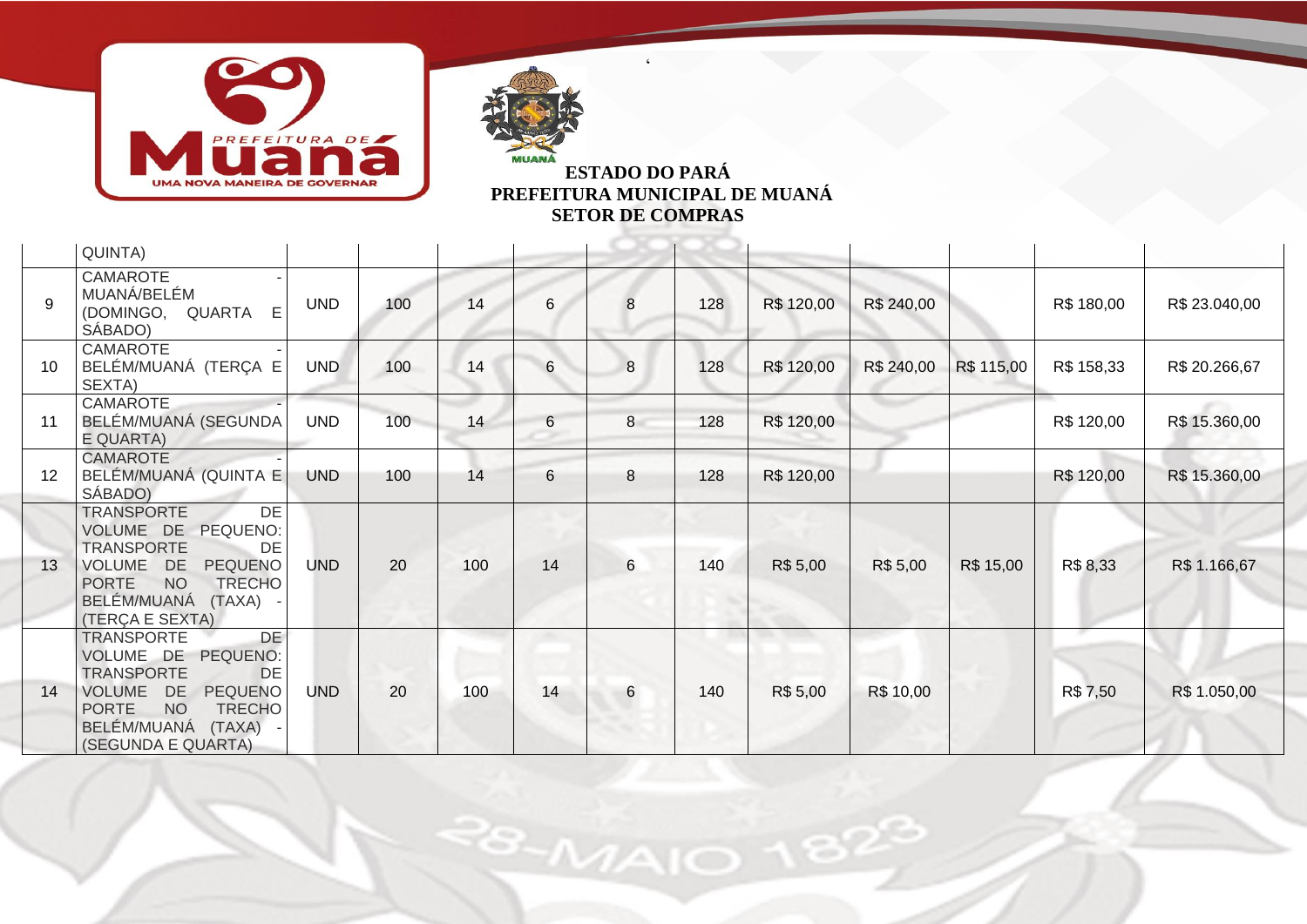



 $\ddot{\phantom{0}}$ 

| 15 | DE<br><b>TRANSPORTE</b><br>VOLUME DE<br>PEQUENO:<br><b>TRANSPORTE</b><br>DE<br><b>PEQUENO</b><br>VOLUME<br>DE<br><b>NO</b><br>PORTE<br><b>TRECHO</b><br>BELÉM/MUANÁ<br>(TAXA) -<br>(QUINTA E SÁBADO)                               | <b>UND</b> | 20 | 100 | 14 | 6               | 140 |           | R\$ 10,00 |           | R\$ 10,00 | R\$ 1.400,00 |
|----|------------------------------------------------------------------------------------------------------------------------------------------------------------------------------------------------------------------------------------|------------|----|-----|----|-----------------|-----|-----------|-----------|-----------|-----------|--------------|
| 16 | DE<br><b>TRANSPORTE</b><br>VOLUME<br>DE.<br><b>GRANDE:</b><br><b>TRANSPORTE</b><br>DE<br><b>GRANDE</b><br><b>VOLUME</b><br><b>DE</b><br><b>NO</b><br><b>PORTE</b><br><b>TRECHO</b><br>BELÉM/MUANÁ (TAXA) -<br>(TERÇA E SEXTA)      | <b>UND</b> | 20 | 100 | 14 | $6\overline{6}$ | 140 | R\$ 20,00 | R\$ 20,00 | R\$ 50,00 | R\$ 30,00 | R\$4.200,00  |
| 17 | DE<br><b>TRANSPORTE</b><br>VOLUME DE<br><b>GRANDE:</b><br><b>TRANSPORTE</b><br>DE<br><b>GRANDE</b><br><b>VOLUME</b><br><b>DE</b><br><b>NO</b><br><b>PORTE</b><br><b>TRECHO</b><br>BELÉM/MUANÁ<br>(TAXA)<br>(SEGUNDA E QUARTA)      | <b>UND</b> | 20 | 100 | 14 | 6               | 140 | R\$ 20,00 |           |           | R\$ 20,00 | R\$ 2.800,00 |
| 18 | <b>TRANSPORTE</b><br><b>DE</b><br>VOLUME DE<br><b>GRANDE:</b><br>DE<br><b>TRANSPORTE</b><br><b>VOLUME</b><br><b>DE</b><br><b>GRANDE</b><br><b>NO</b><br><b>TRECHO</b><br><b>PORTE</b><br>BELÉM/MUANÁ (TAXA) -<br>(QUINTA E SÁBADO) | <b>UND</b> | 20 | 100 | 14 | 6               | 140 | R\$ 20,00 |           |           | R\$ 20,00 | R\$ 2.800,00 |
| 19 | <b>TRANSPORTE</b><br>DE<br>MÉDIO:<br>DE<br><b>VOLUME</b>                                                                                                                                                                           | <b>UND</b> | 20 | 100 | 14 | 6               | 140 | R\$ 10,00 | R\$ 10,00 | R\$ 30,00 | R\$ 16,67 | R\$ 2.333,33 |

 $8 - M$ AIO

2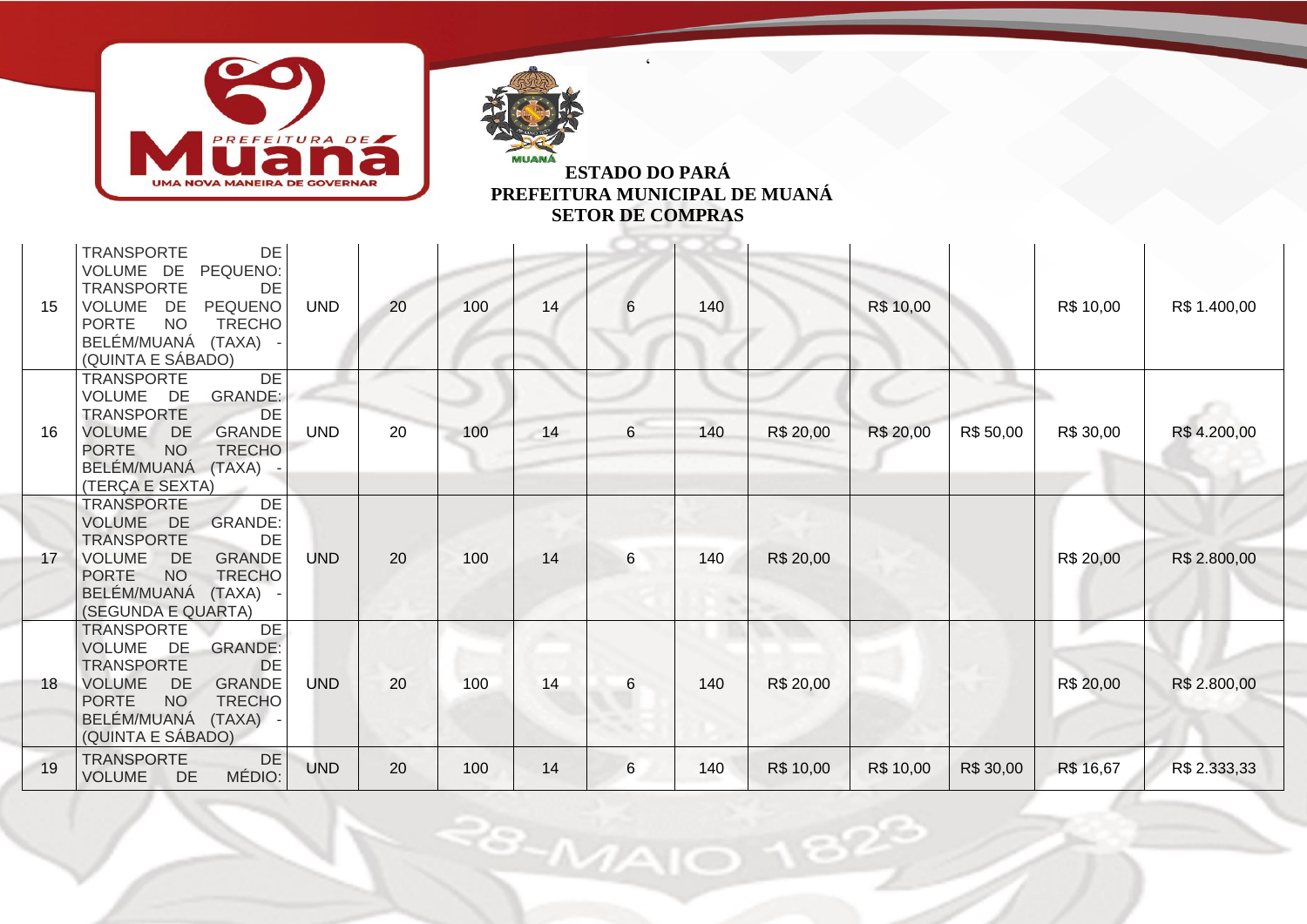



 $\ddot{\phantom{0}}$ 

|           | <b>TRANSPORTE</b><br>DE<br><b>MÉDIO</b><br><b>VOLUME</b><br>DE<br>PORTE NO TRECHO<br>BELÉM/MUANÁ (TAXA)<br>(TERÇA E SEXTA)                                                                |            |    |     |    |   |     |           |           |           |           |              |
|-----------|-------------------------------------------------------------------------------------------------------------------------------------------------------------------------------------------|------------|----|-----|----|---|-----|-----------|-----------|-----------|-----------|--------------|
| <b>20</b> | DE<br><b>TRANSPORTE</b><br>MÉDIO:<br>DE<br><b>VOLUME</b><br><b>TRANSPORTE</b><br>DE<br><b>MÉDIO</b><br>DE<br><b>VOLUME</b><br>PORTE NO TRECHO<br>BELÉM/MUANÁ (TAXA)<br>(SEGUNDA E QUARTA) | <b>UND</b> | 20 | 100 | 14 | 6 | 140 | R\$ 10,00 | R\$ 30,00 |           | R\$ 20,00 | R\$ 2.800,00 |
| 21        | <b>TRANSPORTE</b><br>DE<br>MÉDIO:<br>VOLUME DE<br><b>TRANSPORTE</b><br>DE<br><b>MÉDIO</b><br><b>VOLUME</b><br>DE<br>PORTE NO TRECHO<br>BELÉM/MUANÁ (TAXA)<br>(QUINTA E SÁBADO)            | <b>UND</b> | 20 | 100 | 14 | 6 | 140 | R\$ 10,00 | R\$ 30,00 |           | R\$ 20,00 | R\$ 2.800,00 |
| 22        | <b>TRANSPORTE</b><br>DE<br>VOLUME DE PEQUENO:<br><b>TRANSPORTE</b><br>DE<br>VOLUME DE PEQUENO<br>PORTE NO<br><b>TRECHO</b><br>MUANÁ-BELÉM - (TAXA)<br>(SEGUNDA E QUARTA)                  | <b>UND</b> | 20 | 100 | 14 | 6 | 140 | R\$ 5,00  | R\$ 10,00 | R\$ 15,00 | R\$ 10,00 | R\$ 1.400,00 |
| 23        | <b>TRANSPORTE</b><br><b>DE</b><br>VOLUME DE<br>PEQUENO:<br><b>TRANSPORTE</b><br><b>DE</b><br>VOLUME DE PEQUENO                                                                            | <b>UND</b> | 20 | 100 | 14 | 6 | 140 | R\$ 5,00  | R\$ 10,00 |           | R\$ 7,50  | R\$ 1.050,00 |

 $8 - M$ AIO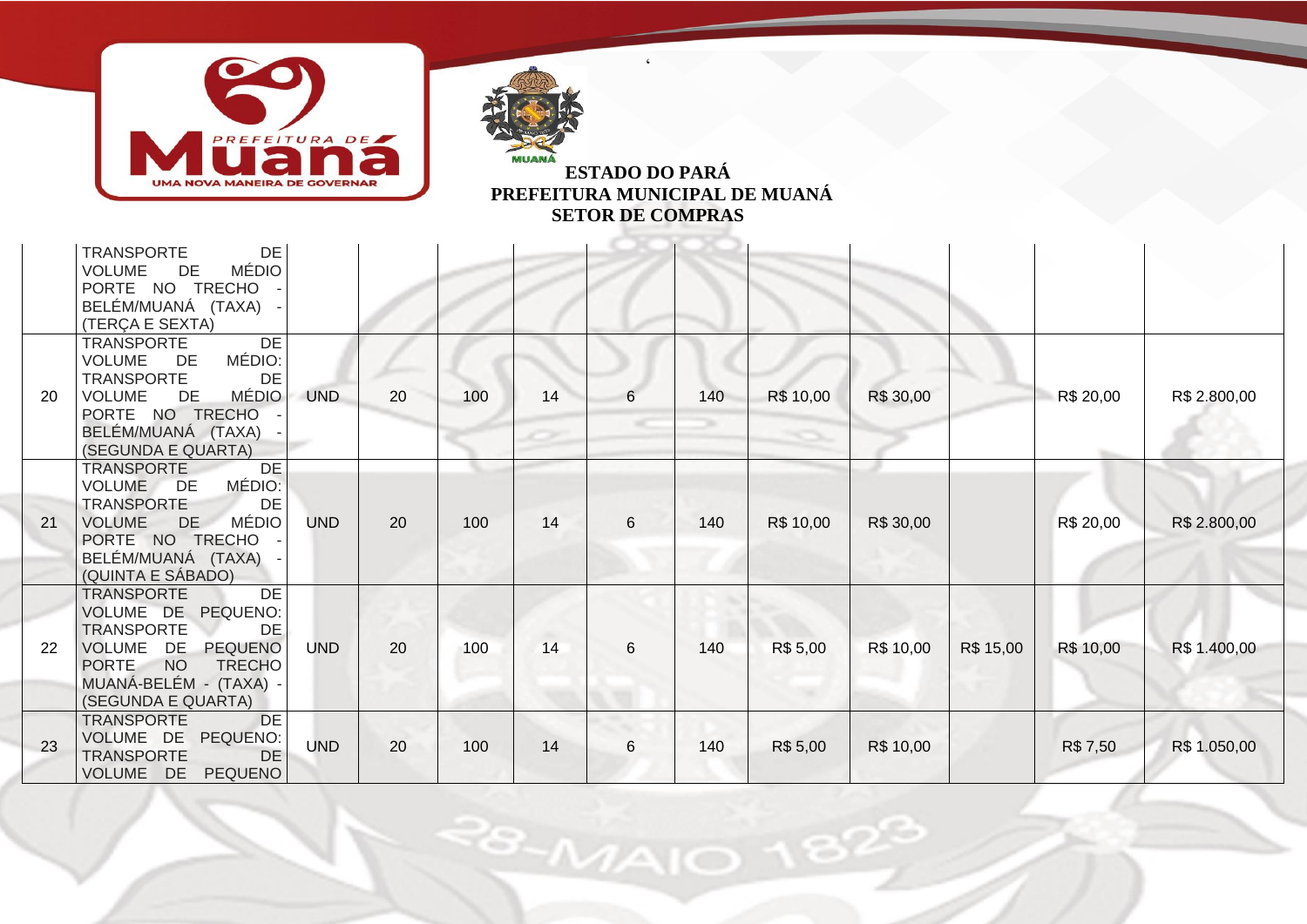



 $\ddot{\phantom{0}}$ 

|    | <b>PORTE</b><br><b>NO</b><br><b>TRECHO</b><br>MUANÁ-BELÉM - (TAXA) -<br>(TERÇA E QUINTA)                                                                                                                            |            |    |     |    |   |     |           |           |           |           |              |
|----|---------------------------------------------------------------------------------------------------------------------------------------------------------------------------------------------------------------------|------------|----|-----|----|---|-----|-----------|-----------|-----------|-----------|--------------|
| 24 | DE<br><b>TRANSPORTE</b><br>VOLUME DE PEQUENO:<br><b>TRANSPORTE</b><br>DE<br>VOLUME DE<br>PEQUENO<br><b>PORTE</b><br><b>NO</b><br><b>TRECHO</b><br>MUANÁ-BELÉM - (TAXA) -<br>(DOMINGO, QUARTA E<br>SÁBADO)           | <b>UND</b> | 20 | 100 | 14 | 6 | 140 | R\$ 5,00  | R\$ 10,00 |           | R\$ 7,50  | R\$ 1.050,00 |
| 25 | <b>DE</b><br><b>TRANSPORTE</b><br><b>GRANDE:</b><br>VOLUME DE<br>DE<br><b>TRANSPORTE</b><br><b>GRANDE</b><br><b>VOLUME</b><br>DE<br>PORTE NO<br>TRECHO<br>MUANÁ-BELÉM - (TAXA) -<br>(SEGUNDA E QUARTA)              | <b>UND</b> | 20 | 100 | 14 | 6 | 140 | R\$ 20,00 |           | R\$ 50,00 | R\$ 35,00 | R\$4.900,00  |
| 26 | DE<br><b>TRANSPORTE</b><br><b>GRANDE:</b><br>VOLUME DE<br><b>TRANSPORTE</b><br>DE<br><b>GRANDE</b><br><b>VOLUME</b><br>DE<br><b>PORTE</b><br><b>NO</b><br><b>TRECHO</b><br>MUANÁ-BELÉM - (TAXA)<br>(TERÇA E QUINTA) | <b>UND</b> | 20 | 100 | 14 | 6 | 140 | R\$ 20,00 |           |           | R\$ 20,00 | R\$ 2.800,00 |
| 27 | DE<br>TRANSPORTE<br>VOLUME DE<br><b>GRANDE:</b><br><b>TRANSPORTE</b><br>DE<br><b>VOLUME</b><br><b>GRANDE</b><br>DE<br><b>PORTE</b><br><b>NO</b><br><b>TRECHO</b>                                                    | <b>UND</b> | 20 | 100 | 14 | 6 | 140 | R\$ 20,00 | R\$ 50,00 |           | R\$ 35,00 | R\$4.900,00  |

 $8 - M$ AIO